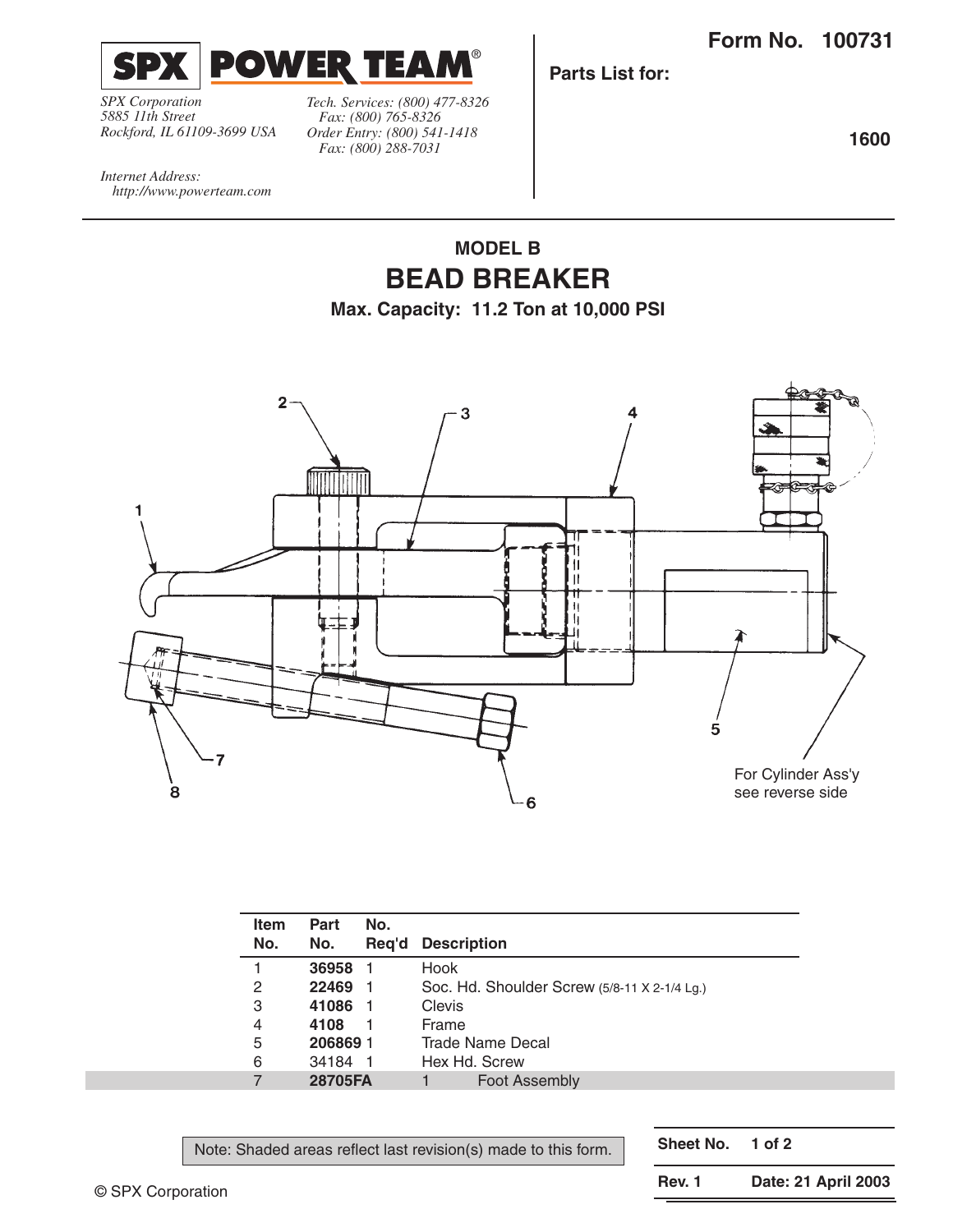**SINGLE-ACTING, SPRING RETURN HYDRAULIC CYLINDER Max. Capacity: 11.2 Tons at 10,000 PSI.**